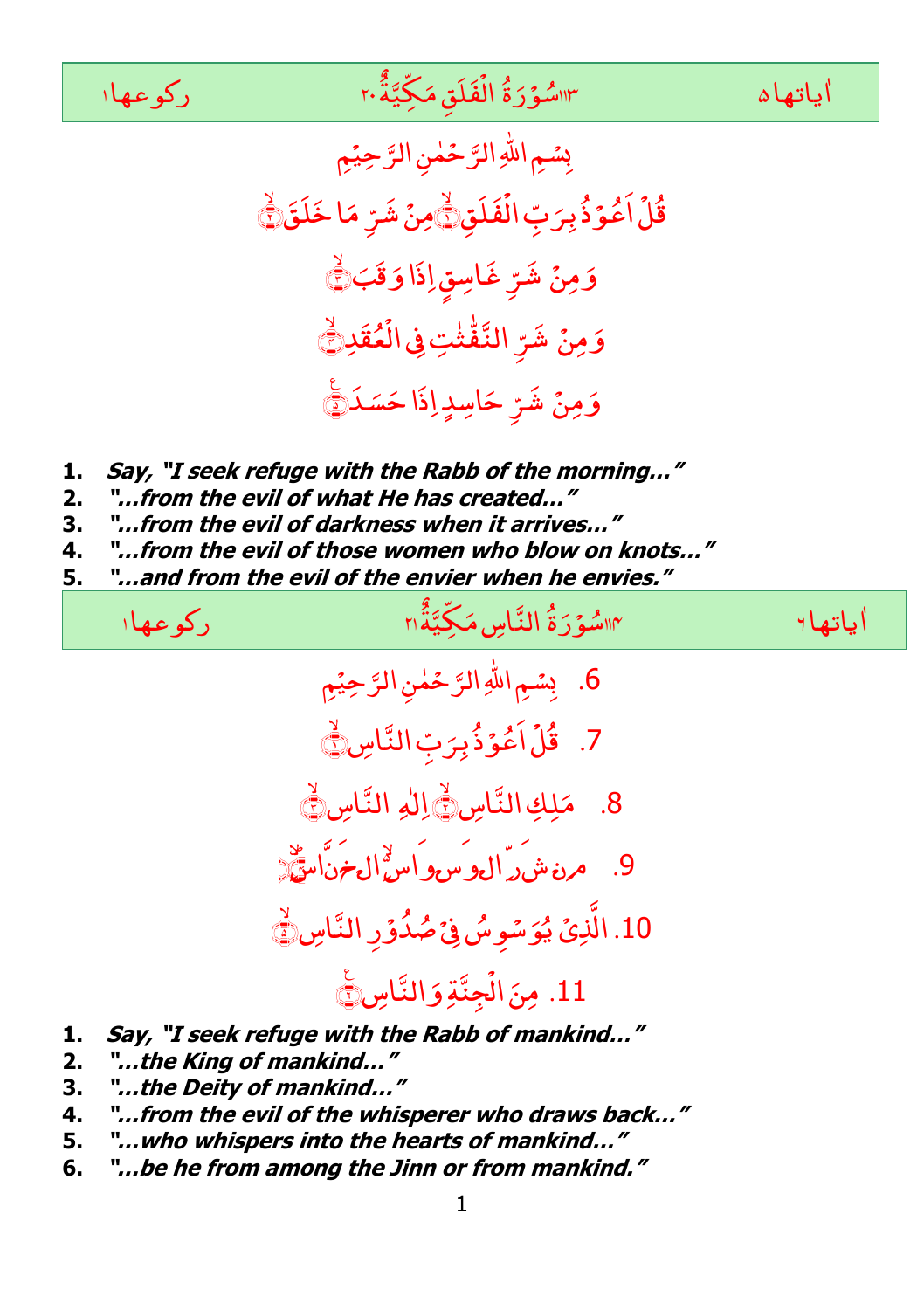Surah Falaq and Surah Naas are referred to as the "Mu'awwadhatayn" (i.e. the two Surah by which protection is sought).

Hadhrat A'isha (R.A) narrates that a person from the Jewish Banu Ruzayq tribe by the name of Labeed bin Aa'sim cast a magical spell over Rasulullaah (sallallaahu-alayhi-wa-sallam), causing him to forget things that he had already done. When Rasulullaah (sallallaahu-alayhiwa-sallam) made du'aa to Allaah, Allaah revealed the plot to him. As Rasulullaah (sallallaahu-alayhi-wa-sallam) slept, Allaah Ta'Aala sent two angels in the form of humans to him. The one sat at Rasulullaah (sallallaahu-alayhi-wa-sallam)'s head side while the other sat by his feet. The following conversation ensued:

*"What is the matter with this person?" "He has been affected with black magic." "Who has done it to him?" "Labeed bin Aa'sim." "On what did he do it?" "He did it on the hair from a comb and some palm leaves." "Where are these things?" "In the well of Dhi Arwaan."*

When Rasulullaah (sallallaahu-alayhi-wa-sallam) awoke, he went with some of the Sahabah (R.A) to the said well. Upon arriving there, they found that the water of the well had become so discoloured that it appeared as if someone had thrown henna into it. The date palms there resembled the heads of Shayaateen. When Hadhrat A'isha (R.A) asked Rasulullaah (sallallaahu-alayhi-wa-sallam) why he did not publicise the matter, he told her that he did not like evil (news) to spread after Allaah Ta'Aala had cured him. He therefore had the hair and leaves buried. [Bukhari Vol. 2 Pg. 858 and Muslim Vol. 2 Pg. 221]

According to a narration of Hadhrat Zaid bin Arqam (R.A), Rasulullaah (sallallaahu-alayhi-wa-sallam) suffered for a few days from the effect of the black magic that the Jews had cast on him. Hadhrat Jibra'eel (A.S) informed Rasulullaah (sallallaahu-alayhi-wa-sallam) that a particular Jew had cast a spell on him and that he had tied knots in his hair to accomplish this. Rasulullaah (sallallaahu-alayhi-wa-sallam) dispatched some of the Sahabah (R.A) to remove the hair from the well that Hadhrat Jibra'eel (A.S) had described. When the hair was brought to Rasulullaah (sallallaahu-alayhi-wa-sallam), he was instantly cured just as a tied person feels after being freed from his bonds. This was never brought to the attention of the Jew guilty of the black magic, who was never seen again. [Nasa'ee - Chapter concerning the magic of the Ahlul Kitaab]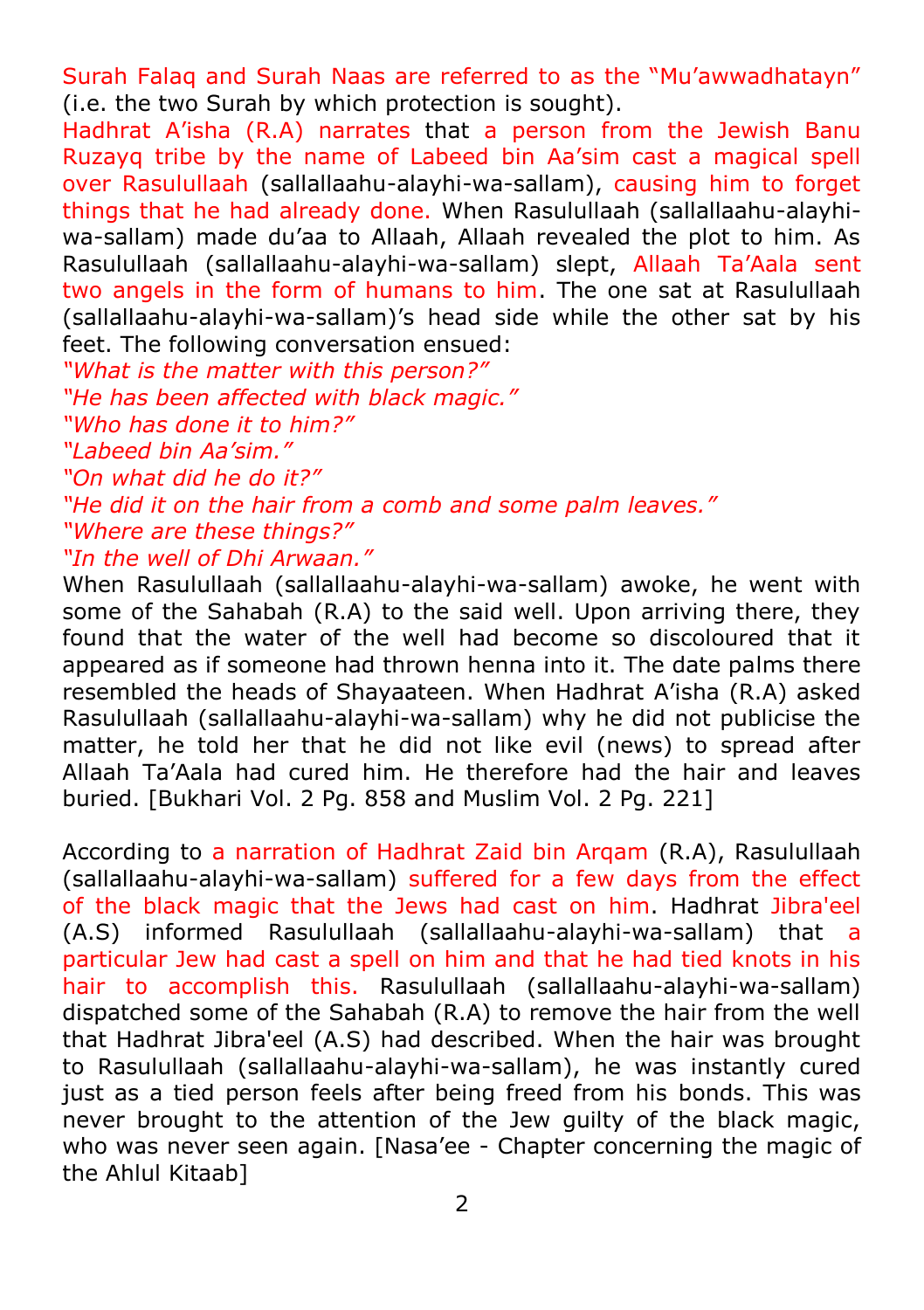"Ruhul Ma'aani" reports that when the clump of palm leaves was removed from the well, the comb and some hair of Rasulullaah (sallallaahu-alayhi-wa-sallam) were found in it. Together with this was a wax figurine of Rasulullaah (sallallaahu-alayhi-wa-sallam) with needles stuck into it. There were eleven knots tied in the hair. Hadhrat Jibra'eel (A.S) had come with Surah Falaq and Surah Naas (the number of verses of these Surahs equal eleven) and Rasulullaah (sallallaahu-alayhi-wa-sallam) opened a knot and removed a needle with every one of the eleven verses that he recited. Rasulullaah (sallallaahu-alayhi-wa-sallam) was then completely cured.

"Ruhul Ma'aani" also reports that Labeed bin Aa'sim's daughters assisted him in his sinister task. It is because of their involvement that Surah Falaq states, **"the evil of those women who blow on knots"**. The author of "Ruhul Ma'aani" has written that this verse may be translated as "the evil of those souls who blow on knots". This translation would include men and women who carry out this evil practice.

Allaama Ibn Katheer (A.R) has quoted from the tafseer of Tha'labi (A.R) that a Jewish boy used to serve Rasulullaah (sallallaahu-alayhiwa-sallam). The Jews made the boy give them some of the hair from Rasulullaah (sallallaahu-alayhi-wa-sallam)'s comb and some of the teeth of the comb. When he complied, they used witchcraft on the hair and comb teeth to make Rasulullaah (sallallaahu-alayhi-wa-sallam) ill. (Black magic is usually done using something that is associated with the victim).

## COMMENTARY OF SURAH FALAQ

After discussing the circumstances of revelation, let us now look at the commentary of Surah Falaq. Allaah Ta'Aala says, *"Say, "I seek refuge with the Rabb of the morning…""*The Arabic word "Falaq" actually refers to splitting or cleaving. Allaah Ta'Aala uses the same word in Surah An'aam<sup>1</sup> where He says, **"Undoubtedly Allaah is the One Who** *splits* **the grains and date stones."** Commentators state that the word "Falaq" in this Surah refers to the morning because it splits the darkness of night as it arrives.

1

 $<sup>1</sup>$  Surah 6, verse 95.</sup>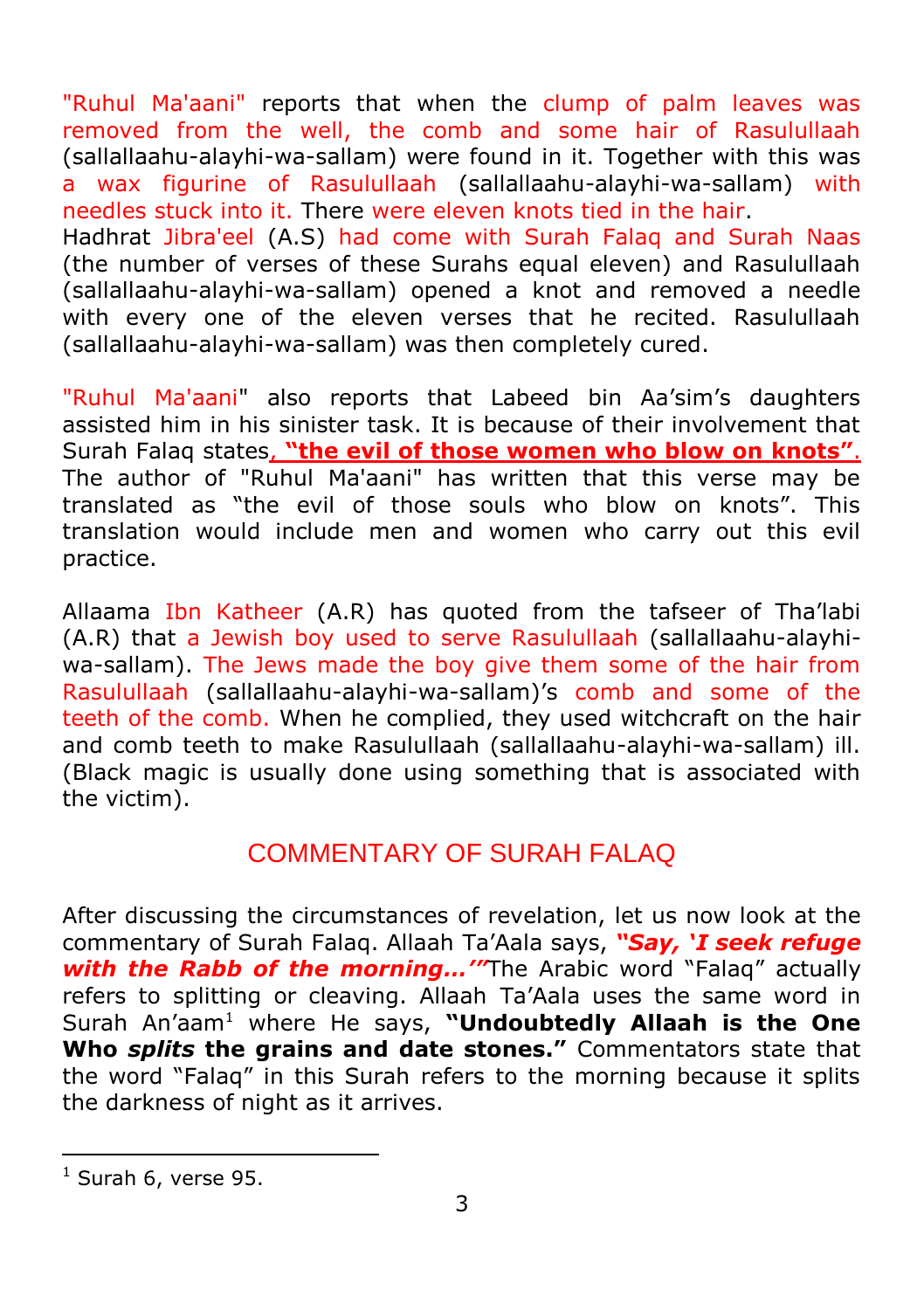Some commentators say that the morning is mentioned here to allude to the Day of Qiyaamah. Different people start the morning in different ways as they rise from their beds. While some are happy, others are sad. While some are enjoying themselves, others are in difficulty. In a like manner, people will experience different conditions as they emerge from their graves on the Day of Qiyaamah.

Certain Ulama interpret "Falaq" as the creation because everything was in the realm of non-existence until Allaah split open the barrier to existence and let them into the realm of existence. By this interpretation, the verse reads: "I seek refuge with the Rabb of creation…" Allaah Ta'ala is referred to as the **"Rabb of the morning"**because just as the darkness of night is dispelled by His command in the morning, the harm and evil of things (like black magic) are also dispelled by His command.

Allaah's protection is sought against *"the evil of what He has created".*

This verse refers to everything, including people, Jinn, animals, reptiles, inanimate objects, winds, fires that injure one, water that may drown one and everything else that may cause physical, emotional or spiritual harm to a person.

Furthermore, the Surah induces one to seek Allaah's protection from **"the evil of darkness when it arrives…"**.

Because the word "ghaasiq" (translated above as **"darkness"**) actually refers to a dark thing, Hadhrat Abdullaah bin Abbaas (R.A) has mentioned that it refers to the night when it begins to get dark. Protection is sought from the night because it is at this time that the Shayaateen, harmful reptiles and animals emerge.

It is also the time when thieves and robbers practise their trade and the time when black magic has the worst effect.

Tirmidhi reports a hadith in which Rasulullaah (sallallaahu-alayhi-wasallam) was once looking at the moon when he told Hadhrat A'isha (R.A), "O A'isha! Seek Allaah's protection from the evil of this (moon) because this is the **"ghaasiq when it arrives"**." The word "ghaasiq" may therefore also refer to the moon. Because the word "ghaasiq" may refer to darkness as well as the moon and not specifically the moon only, one may not say that the moon is a bright body and therefore cannot be a "ghaasiq" (something dark). Nonetheless, the moon does lose its brightness when it sets and during eclipses.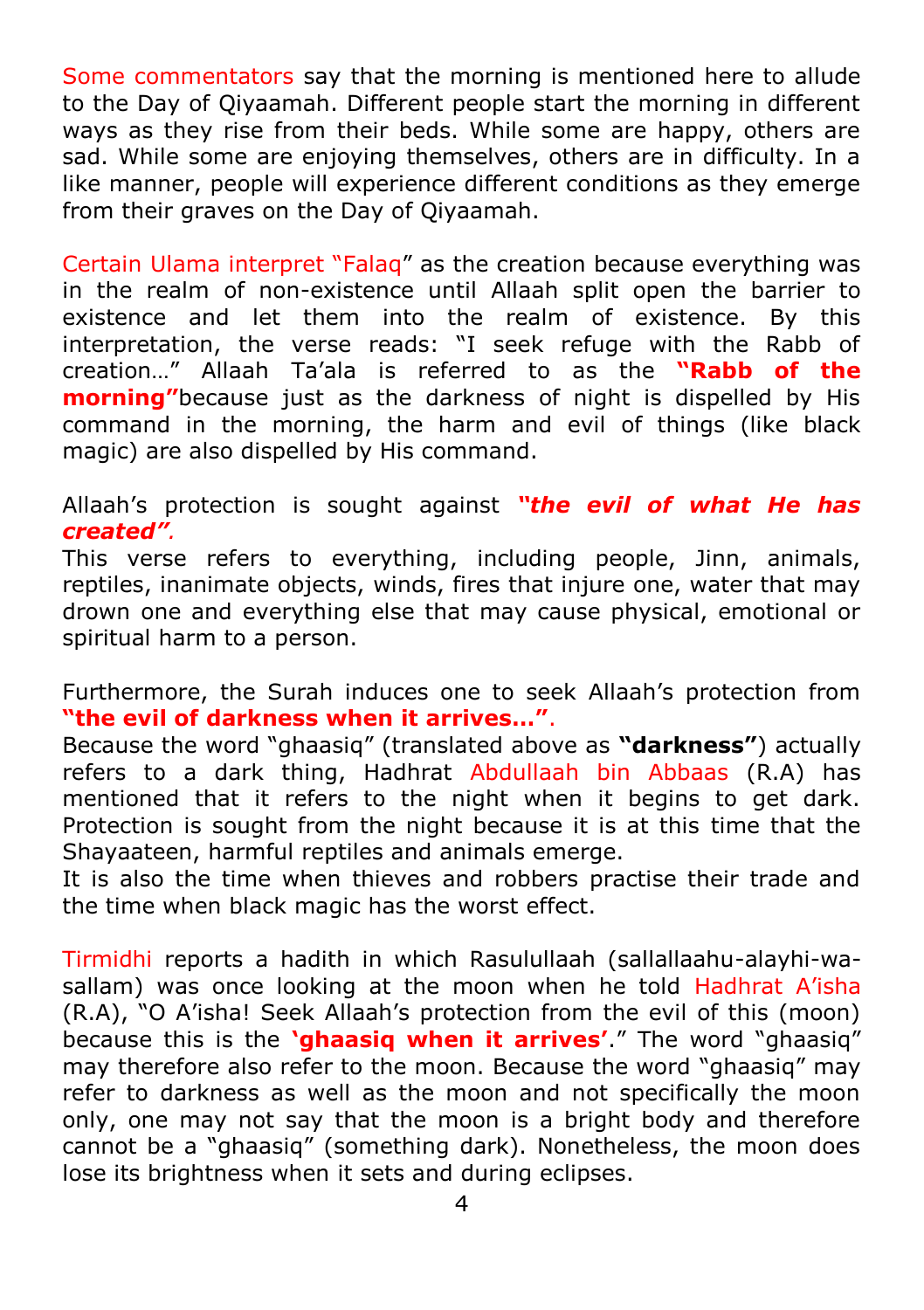In fact, a lunar eclipse may signal the coming of some disaster and when it does occur, one needs to seek Allaah's protection.

Allaah then advises people to seek His protection against **"the evil of those women who blow on knots…"**. The explanation of this has already been given above.

The final evil from which the Surah instructs us to seek protection against is *"from the evil of the envier when he envies."*

When people are blessed with knowledge, beauty, wealth or some other blessing, others are generally envious of them. While some people desire only that they also be blessed with the same bounty, others wish that those blessed with the bounty should be deprived of it. Such depraved people then make every effort to harm the person blessed with the bounty and they even instigate others to harbour malice for the person. In their rage of jealousy, they ensure that the person meets with opposition and that he encounters difficulty in every activity.

A person may face jealousy from family members and from strangers; from man and from Jinn; from Muslims and from Kuffaar. When jealousy consumes a person, he becomes blinded and resorts to everything permissible and everything not permissible to ensure that the opposite party loses whatever s/he has. It was the same jealousy that prompted Labeed bin Aa'sim to cast a spell over Rasulullaah (sallallaahu-alayhi-wa-sallam). Jealousy destroys any person who adopts it.

Allaah Ta'ala has blessed different people with different bounties for reasons that are all full of wisdom. When a person envies another and desires that the person should be deprived of any bounty, he is actually objecting to Allaah's allotment of bounties. It is as if he is saying (Allaah forbid!) that Allaah's allocation of bounties is incorrect and should be as he (the envier) desires.

It is obvious that the creation have no jurisdiction over the affairs of the Creator. When a person does something rational which his children cannot understand and his children object, he will obviously be annoyed yet he is a fallible human being. Worse than this is man's objection to a decision of Allaah when Allaah is Infallible.

This is the most obvious reason for the abomination of jealousy.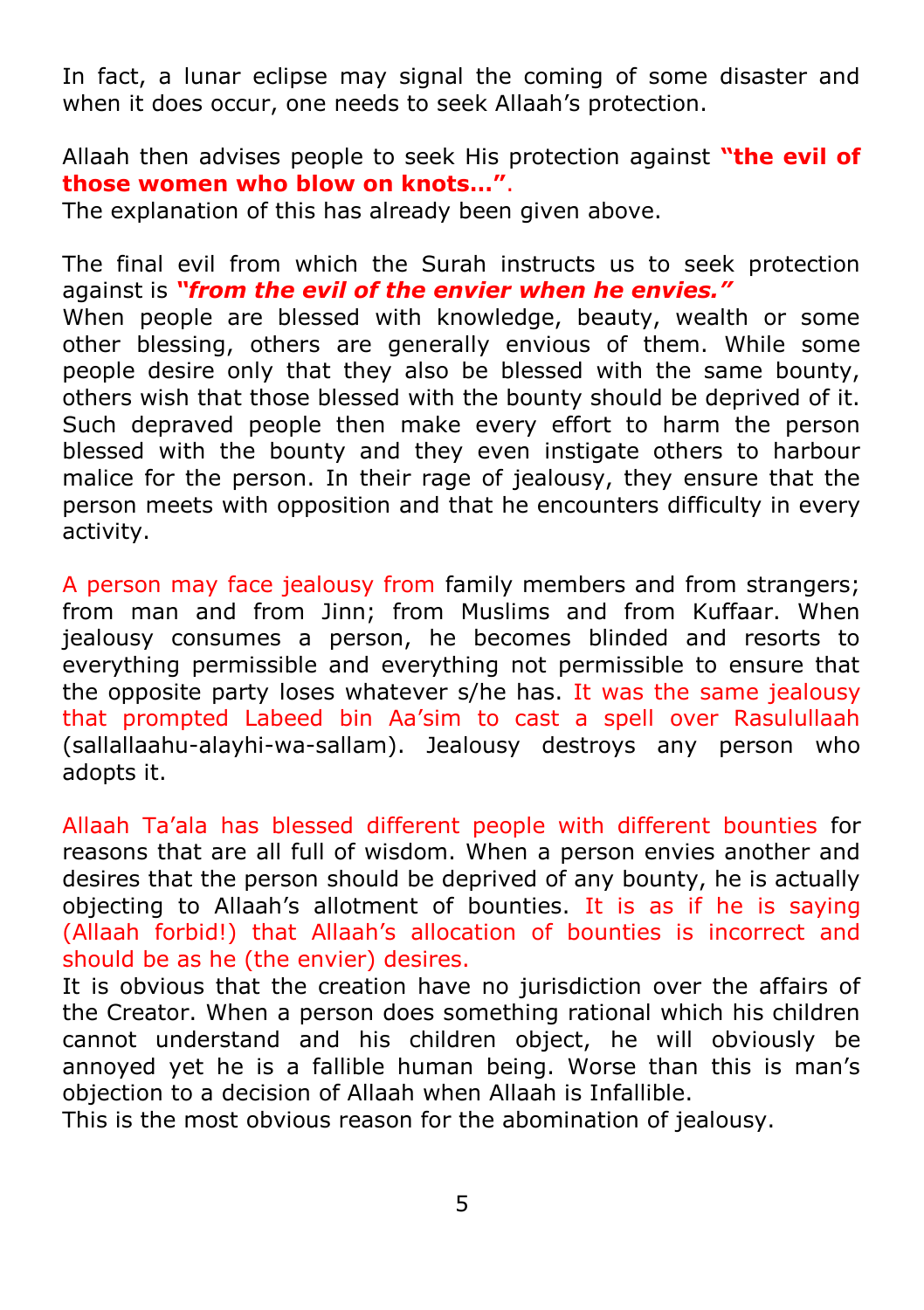Furthermore, when someone has been consumed by jealousy for another, the jealous person leaves no stone unturned to harm the person he envies. Besides backbiting about him and tainting his name, the jealous person will also resort to causing physical or financial harm to the person, thereby committing untold sins. In addition to this, the jealous person will have no time to engage in any good deeds because of his preoccupation with causing harm to the other person. Even if he does carry out any good deeds, these will all be useless to him because on the Day of Qiyaamah he will have to surrender them all to the person to whom he caused harm.

Hadhrat Abu Huraira (R.A) narrates that Rasulullaah (sallallaahualayhi-wa-sallam) said, *"Beware of jealousy because it consumes good deeds just as fire consumes dry wood." [Abu Dawood]*

Hadhrat Zubair (R.A) reports that Rasulullaah (sallallaahu-alayhi-wasallam) said, "*The disease of the previous Ummahs has crept among you, viz. jealousy. Hatred* (the natural consequence of jealousy) *is something that shaves. I do not say that it shaves hair. Rather it shaves off one's Deen."* ["Mishkaat" Pg. 428 from Tirmidhi and Ibn Majah]

Just as a razor removes long and short hair, so too does this vile trait of jealousy obliterate every major and minor good deed. Therefore, the jealous person destroys himself in this world as well as in the next where he will have nothing to his account of good deeds. Every good deed is burnt to ashes in the smouldering fire of jealousy.

In fact, jealousy is itself a punishment for the jealous person in this world. His heart is forever alight with the flames of jealousy, causing all the pleasures of his life to lose their joy. In addition to this, his jealousy does not reduce the bounties of the person he is jealous of.

Wise are the words of someone who said, *"Bother not with taking revenge from the jealous one. It is sufficient revenge that he is grieved about your happiness."* 

Jealousy is a disease that prevents a person from accepting the truth even though he may recognise it as the truth. Even though the Jews recognised Rasulullaah (sallallaahu-alayhi-wa-sallam) to be the final Nabi, they refused to proclaim Imaan because they were jealous that the final Nabi should be from the Bani Isma'eel(the Arabs) instead of from their own nation (the Bani Israa'eel).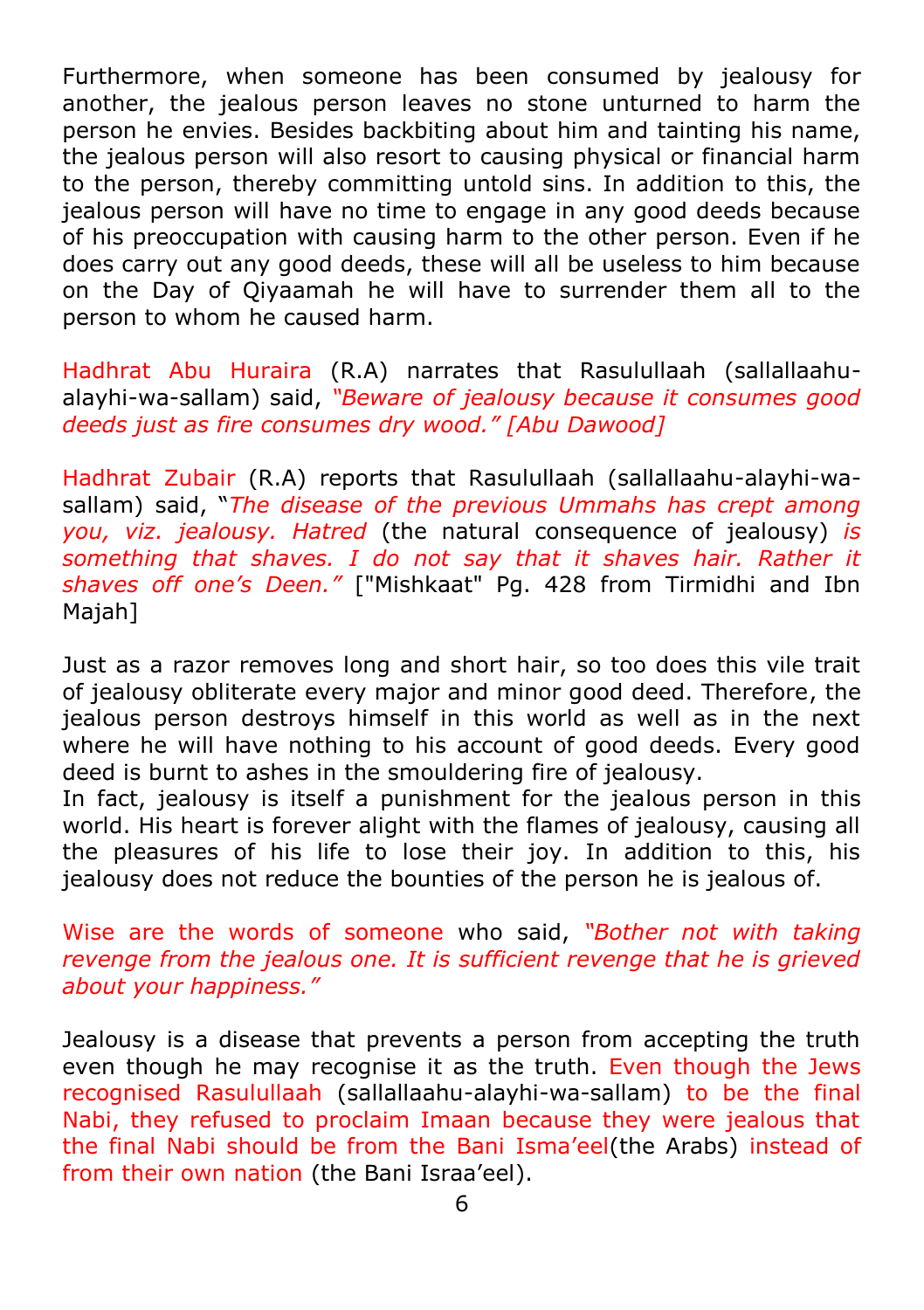To validate their denial, they falsely said that Hadhrat Dawood (A.S) had made du'aa that a prophet (A.S) should always remain among his progeny. [Nasa'ee]

The Jews used to tell each other to believe only in someone who conforms to their religion, as mentioned in verse 73 of Surah Aal Imraan (Surah 3).

Referring to this jealousy of theirs, Allaah Ta'Aala says in verse 54 of Surah Nisaa (Surah 4), **"Or are they jealous of people**[Rasulullaah (sallallaahu-alayhi-wa-sallam)]**because of what Allaah has given them of His bounty?"** 

Not only did the Jews refuse to believe in Rasulullaah (sallallaahualayhi-wa-sallam), they even prevented others from doing so. Allaah Ta'Aala says in Surah Baqarah, *"Many of the People of the Book wish that they could return you to be disbelievers after you have believed. This is due to jealousy from within after the truth has become apparent to them***."** [Surah 2, verse 109]

Just as the Jews refused to believe in Rasulullaah (sallallaahu-alayhiwa-sallam) because of the jealousy they bore for him, many of the Mushrikeen also refused to believe for the same reason. Akhnas bin Shareeq once met Abu Jahl and asked him, *"None is present here besides the two of us, so tell me the truth. Is Muhammad bin Abdullaah* (sallallaahu-alayhi-wa-sallam) *true in his claim or not?"*

Abu Jahl replied, "*I swear by Allaah that Muhammad (sallallaahualayhi-wa-sallam) is truthful. He has never lied, but we deny him because what will be left for the rest of the Quraysh if the Banu Qusay*[the tribe of Quraysh to which Rasulullaah (sallallaahu-alayhi-wasallam) belonged] *bear the standard, are responsible for supplying water to the pilgrims, keep the keys of the Ka'bah, lead the consultative assembly and then still have a prophet from them?"*

It was in response to this that Allaah revealed the following verse of Surah An'aam: *"We know well that their talks grieve you. Indeed they do not deny you, but these oppressors deny the verses of*  Allaah."[Surah 6, verse 331<sup>2</sup>

Jealousy is such an evil trait that people like the Jews and the Mushrikeen were prepared to suffer eternal punishment in Jahannam rather than swallow their jealousy.

1

<sup>&</sup>lt;sup>2</sup>Ma'aalimut Tanzeel" Vol.2 Pg.93.